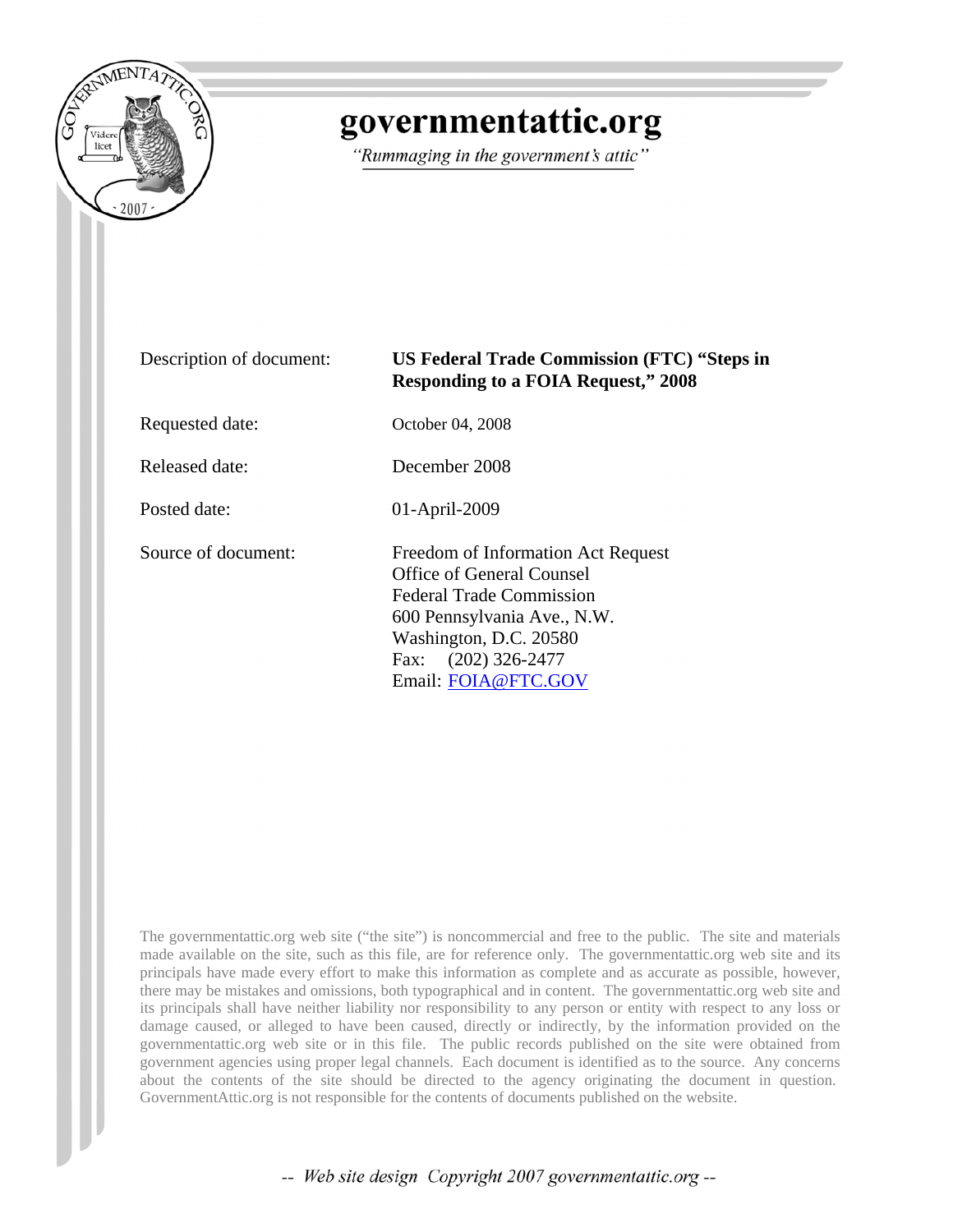

## UNITED STATES OF AMERICA FEDERAL TRADE COMMISSION WASHINGTON, D.C. 20580

**DEC**: 98 2005

Re: FOIA-2009-00114 "Steps in Responding to a FOIA Request"

This is in response to your request dated October 04, 2008 under the Freedom of Information Act seeking access to "Steps in Responding to a FOIA Request". In accordance with the FOIA and agency policy, we have searched our records, as of October 16, 2008, the date we received your request in our FOIA office.

We have located two pages of responsive records. You are granted full access to the responsive records, which are enclosed.

If you are not satisfied with this response to your request, you may appeal by writing to Freedom of Information Act Appeal, Office of the General Counsel, Federal Trade Commission, 600 Pennsylvania Avenue, N.W., Washington D.C. 20580 or by facsimile at (202) 326-2477, within 30 days of the date of this letter. Please enclose a copy of your original request and a copy of this response.

If you have any questions about the way we handled your request, or about our FOIA regulations or procedures, please contact Carolyn Lowry at 202-326-3055,

Sincerely,

ssistant General Counsel

 $Enclose$ "Steps" (Two pages)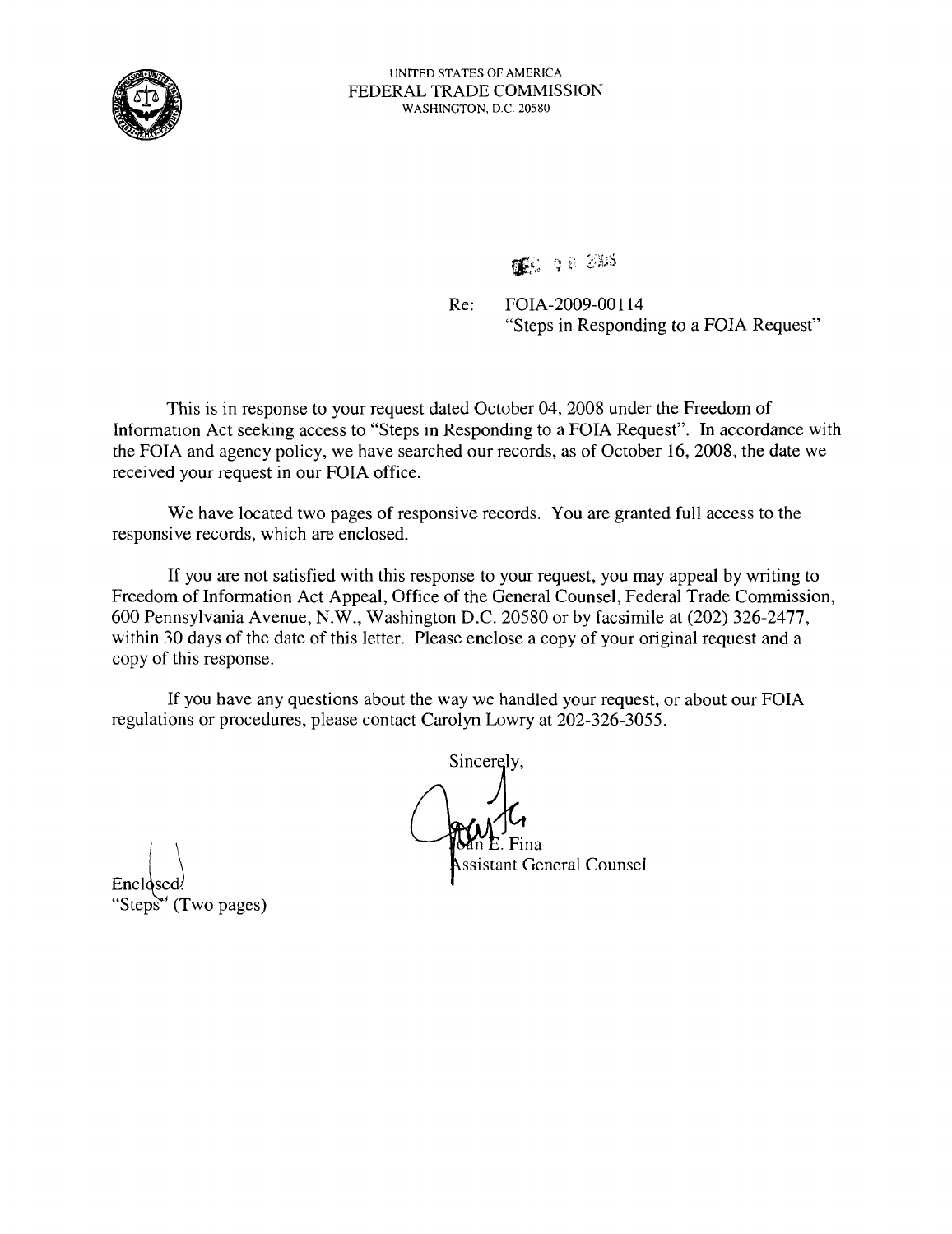## STEPS IN RESPONDING TO A FOIA REQUEST

- 1. Read request and run a search in the RCS Summary Report in Business Objects (this search runs against CCS, CIS and MMS); ID Theft database; and website. Print responsive materials.
- 2. If no responsive materials (and there is no indication that it should be referred to another division<sup>1</sup>), prepare memo and response letter. (This should ordinarily take no more than 1-3 days).
- 3. If needed, talk to requester to discuss scope of request and/or fees:
	- a. If you try for 3-5 days to reach the requestor and get no response, send a "hold" letter giving them  $7$  days to respond then withdraw the request.<sup>2</sup>
	- b. If the request is voluminous, and the requestor agrees to fees, set up a schedule for partial responses.
- 4. If discussions with requestor lead to ANY change from the original request, immediately send a letter confirming that change.
- 5. If the only responsive documents are complaints, review complaints, complete CIS/TCS analysis, prepare memo and letter. (fhis should ordinarily take no more than 3·5 days)
- 6. Ifthere is an investigation, search/order records
	- a. If investigation is open - search public record. Internet and refer to appropriate office(s).
	- b. If investigation is closed - order files from records, search Internet and refer to appropriate office(s).
- 7. When documents/referrals are returned to FOIA Office, review for release/exemptions.



 $<sup>t</sup>$  In situations where it is clear from the letter that there may documents in a division, send a</sup> referral to that division (i.e. requester asks for an economic analysis of topic X; requester seeking a specific letter fonn Pre-merger; requestor seeking documents relating to funeral Home Sweeps)

<sup>&</sup>lt;sup>2</sup> The time the request is "on hold" is NOT counted in the days it takes to complete a response.